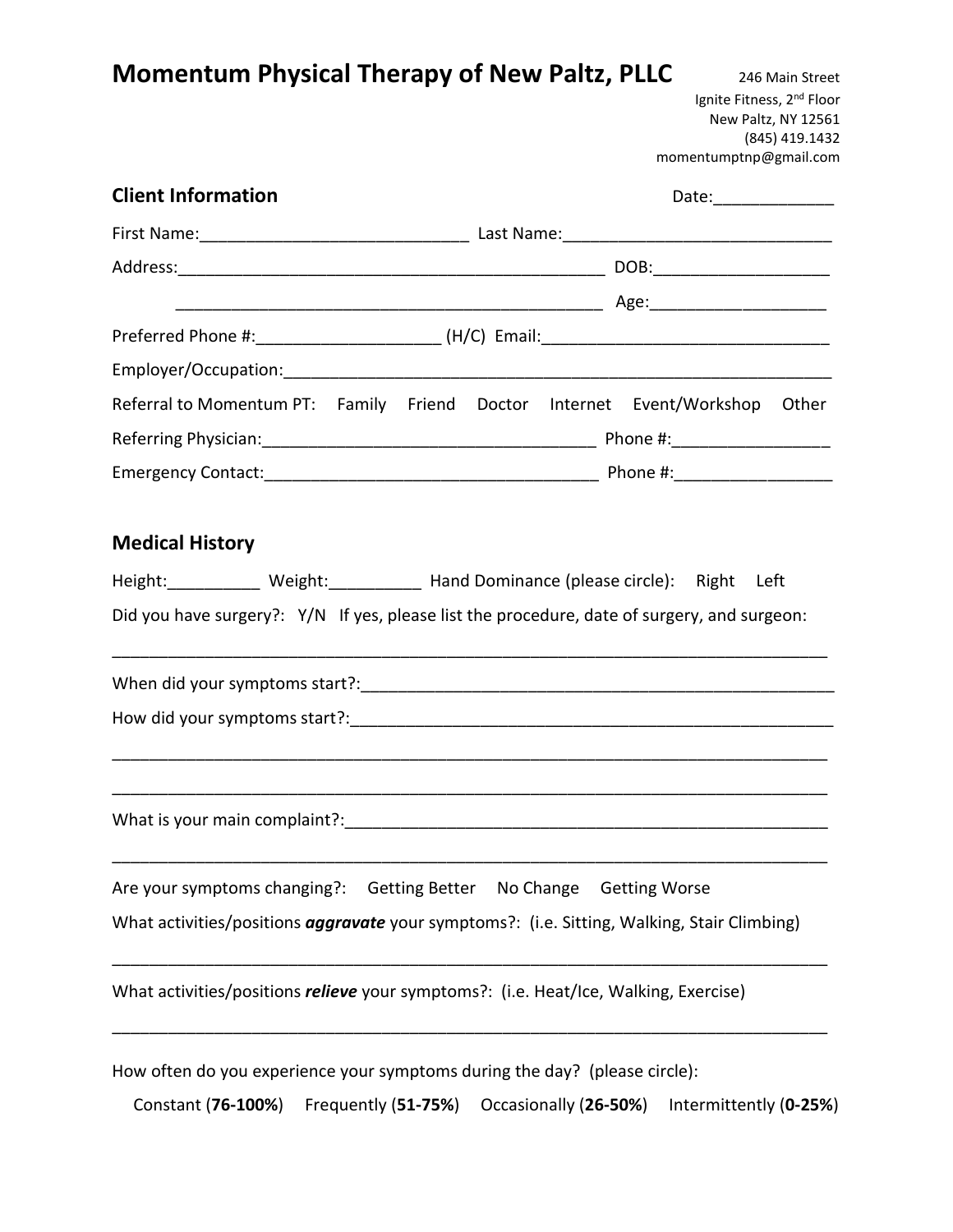| When are your symptoms worst?                                                                                              |  | When are your symptoms best? |       |
|----------------------------------------------------------------------------------------------------------------------------|--|------------------------------|-------|
| ____ Morning                                                                                                               |  | Morning                      |       |
| ____ Afternoon/Evening                                                                                                     |  | Afternoon/Evening            |       |
| ___ Night                                                                                                                  |  | ____ Night                   |       |
| ____ No Difference                                                                                                         |  | ____ No Difference           |       |
| Have you received any diagnostic test(s)?: X-ray MRI CT Scan Ultrasound                                                    |  |                              | Other |
| Are you on any work restrictions from your physician?: Y/N If yes, please describe:                                        |  |                              |       |
| What are your leisure, recreational and/or exercise activities?: ___________________________________                       |  |                              |       |
| What are your goals?:                                                                                                      |  |                              |       |
|                                                                                                                            |  |                              |       |
|                                                                                                                            |  |                              |       |
| Have you sought care elsewhere?: Y/N If yes, please describe: ___________________                                          |  |                              |       |
| Please list any medications you are currently taking:                                                                      |  |                              |       |
|                                                                                                                            |  |                              |       |
|                                                                                                                            |  |                              |       |
| Please list any previous surgeries including the procedure, date and surgeon:                                              |  |                              |       |
|                                                                                                                            |  |                              |       |
|                                                                                                                            |  |                              |       |
| 3.                                                                                                                         |  |                              |       |
| <u> 1989 - Jan Barnett, mars eta bat erroman erroman erroman erroman erroman erroman erroman erroman erroman err</u><br>4. |  |                              |       |
| Please list any other past medical history that you think may be relevant:                                                 |  |                              |       |
|                                                                                                                            |  |                              |       |
| Do you have a sensitivity/allergy to latex?: Y/N                                                                           |  |                              |       |
| Do you smoke?: Y / N                                                                                                       |  |                              |       |
| Do you have a pacemaker?: Y / N                                                                                            |  |                              |       |
| Are you pregnant or think you may be pregnant?: $Y/N$ N/A                                                                  |  |                              |       |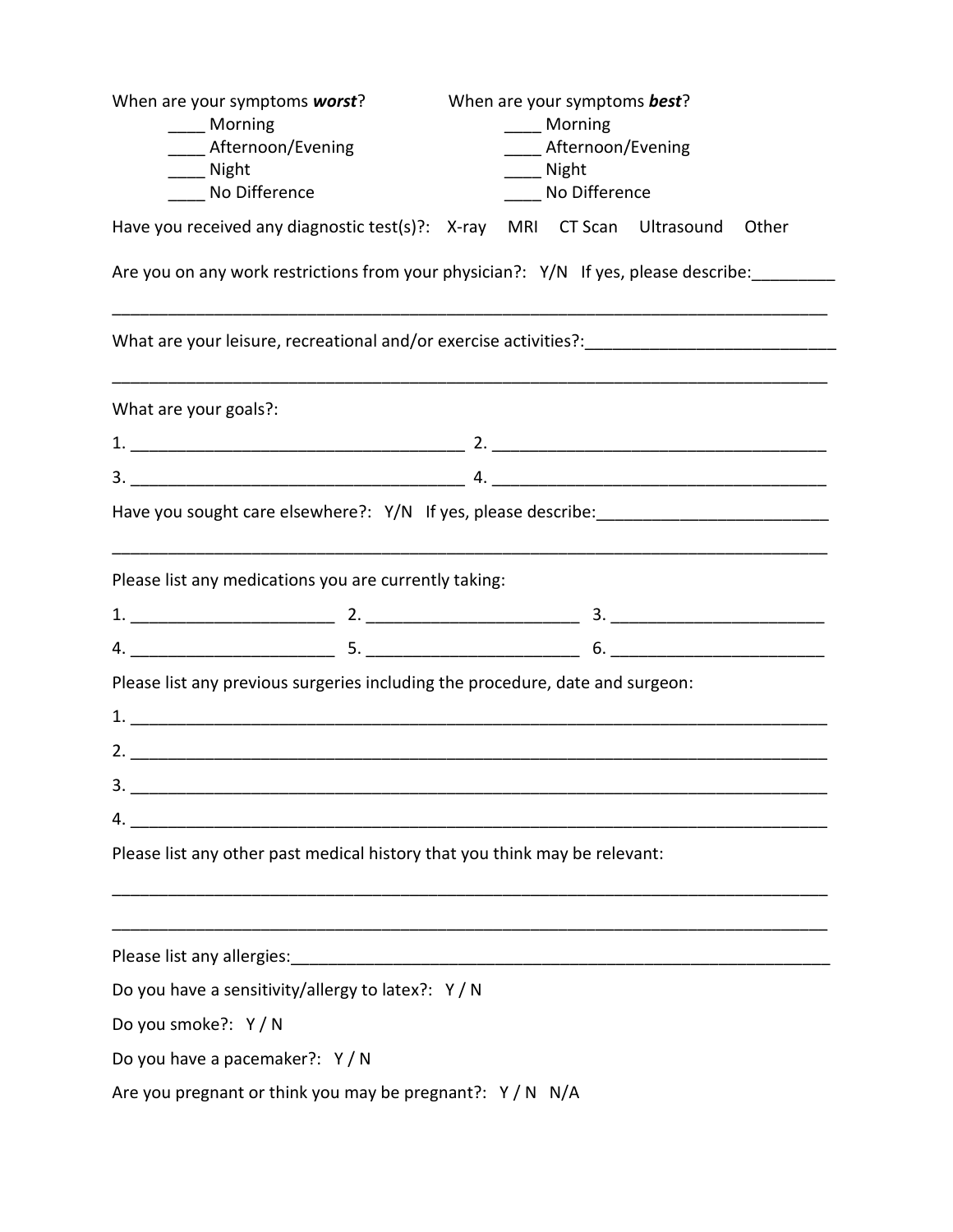Have you recently experienced any of the following? (please circle):

| Fevers/Chills/Sweats      | <b>Falls</b>                 | <b>Shortness of Breath</b>   |
|---------------------------|------------------------------|------------------------------|
| Fatigue                   | <b>Balance Difficulties</b>  | Cough                        |
| Dizziness/Lightheadedness | <b>Muscle Weakness</b>       | <b>Difficulty Swallowing</b> |
| <b>Headaches</b>          | Numbness/Tingling            | Change in Bowel/Bladder      |
| Fainting                  | Unexplained Weight Gain/Loss | <b>Diarrhea</b>              |
| Nausea/Vomiting           | Heartburn/Indigestion        | Constipation                 |

Have you ever been diagnosed with any of the following? (please circle):

| Sensitivity to Heat/Cold    | Osteoarthritis              | <b>Seizures</b>                  |
|-----------------------------|-----------------------------|----------------------------------|
| Asthma                      | <b>Rheumatoid Arthritis</b> | Vision Impairment                |
| Anemia                      | Gout                        | <b>Hearing Impairment</b>        |
| <b>Heart Disorder</b>       | Osteoporosis/penia          | <b>Ulcers</b>                    |
| <b>Pulmonary Disorder</b>   | <b>Thyroid Disorder</b>     | Liver Disease                    |
| <b>High Blood Pressure</b>  | <b>Multiple Sclerosis</b>   | <b>Kidney Disease</b>            |
| <b>Circulation Disorder</b> | Cancer                      | <b>Bladder/Urinary Infection</b> |
| <b>Blood Clots</b>          | Depression                  | Tuberculosis                     |
| Stroke/CVA                  | Autoimmune Disorder         | <b>Hepatitis</b>                 |
| Diabetes (I or II)          | <b>Chemical Dependency</b>  | STD/HIV                          |

Other:\_\_\_\_\_\_\_\_\_\_\_\_\_\_\_\_\_\_\_\_\_\_\_\_\_\_\_\_\_\_\_\_\_\_\_\_\_\_\_\_\_\_\_\_\_\_\_\_\_\_\_\_\_\_\_\_\_\_\_\_\_\_\_\_\_\_\_\_\_\_\_\_

## **Conditions and Consent for Physical Therapy**

I hereby consent to evaluation and treatment performed by a licensed physical therapist.

Initial:\_\_\_\_\_\_\_\_\_\_

I acknowledge that I have been given the opportunity to review a copy of the Notice of Privacy Practices, which can be downloaded at: [www.momentumptnp.com/forms.](www.momentumptnp.com/forms)

Initial:\_\_\_\_\_\_\_\_\_\_

Momentum Physical Therapy of New Paltz, PLLC, and Ignite Fitness and its staff members are not responsible for loss or damage to personal valuables.

Initial:

I confirm that I have read, fully understand and agree to all of the above information.

| Client Name (print): |                                                      |       |
|----------------------|------------------------------------------------------|-------|
| Signature:           |                                                      | Date: |
| Signature:           |                                                      | Date: |
|                      | (Parent/Guardian if client is under 18 years of age) |       |

(Parent/Guardian if client is under 18 years of age)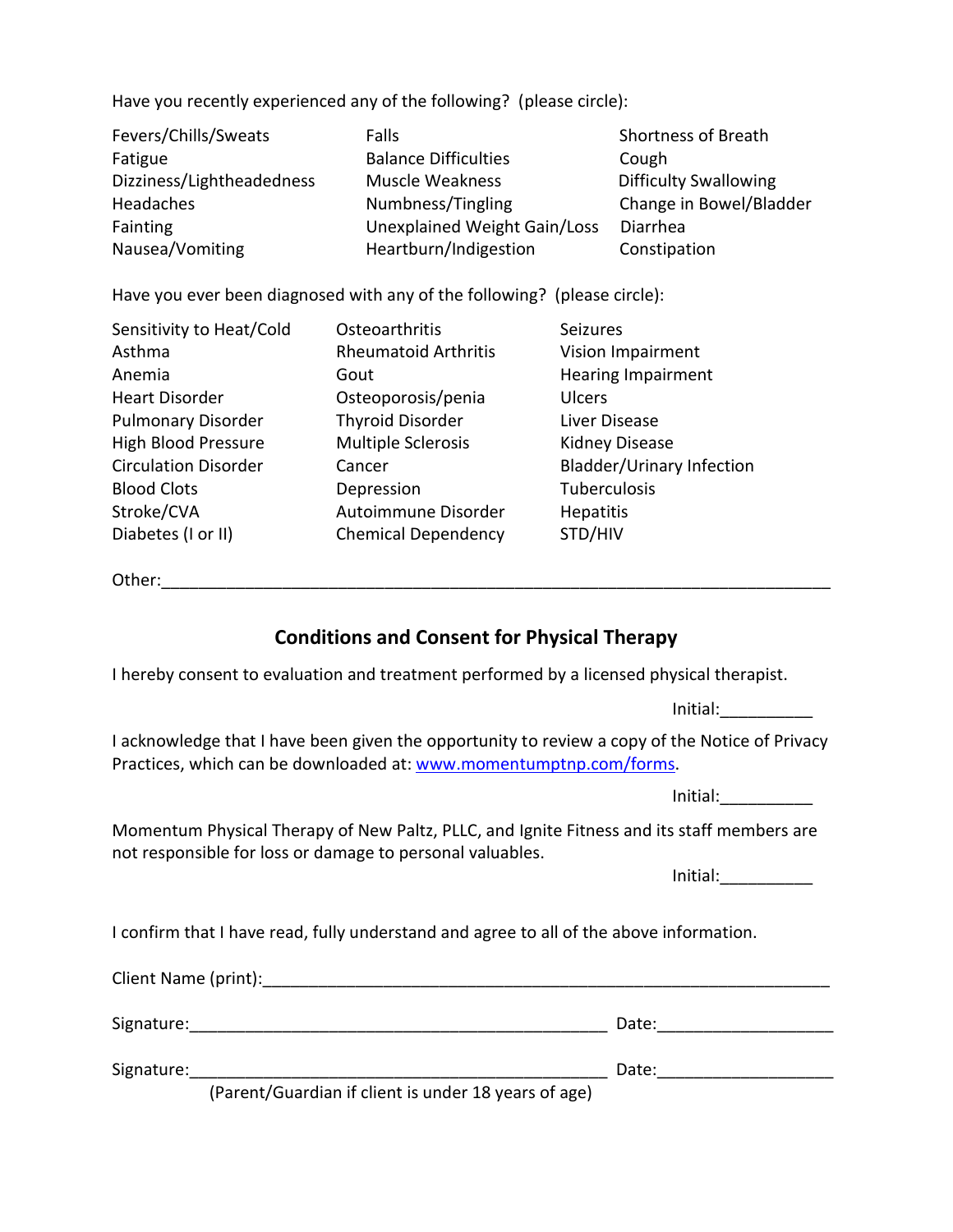## **Pain Questionnaire**

Please indicate the location and nature of symptom(s) you have experienced over the last 24-48 hours on the image below using the following key:



| Please rate your <i>current</i> level of pain/symptoms on the following scale: |  |  |  |  |  |                                                                                                       |
|--------------------------------------------------------------------------------|--|--|--|--|--|-------------------------------------------------------------------------------------------------------|
|                                                                                |  |  |  |  |  | (None) 0 1 2 3 4 5 6 7 8 9 10 (Unbearable)                                                            |
|                                                                                |  |  |  |  |  | Please rate your worst level of pain/symptoms over the last 24-48 hours on the following scale:       |
|                                                                                |  |  |  |  |  | (None) 0 1 2 3 4 5 6 7 8 9 10 (Unbearable)                                                            |
|                                                                                |  |  |  |  |  | Please rate your <b>best</b> level of pain/symptoms over the last 24-48 hours on the following scale: |
|                                                                                |  |  |  |  |  | (None) 0 1 2 3 4 5 6 7 8 9 10 (Unbearable)                                                            |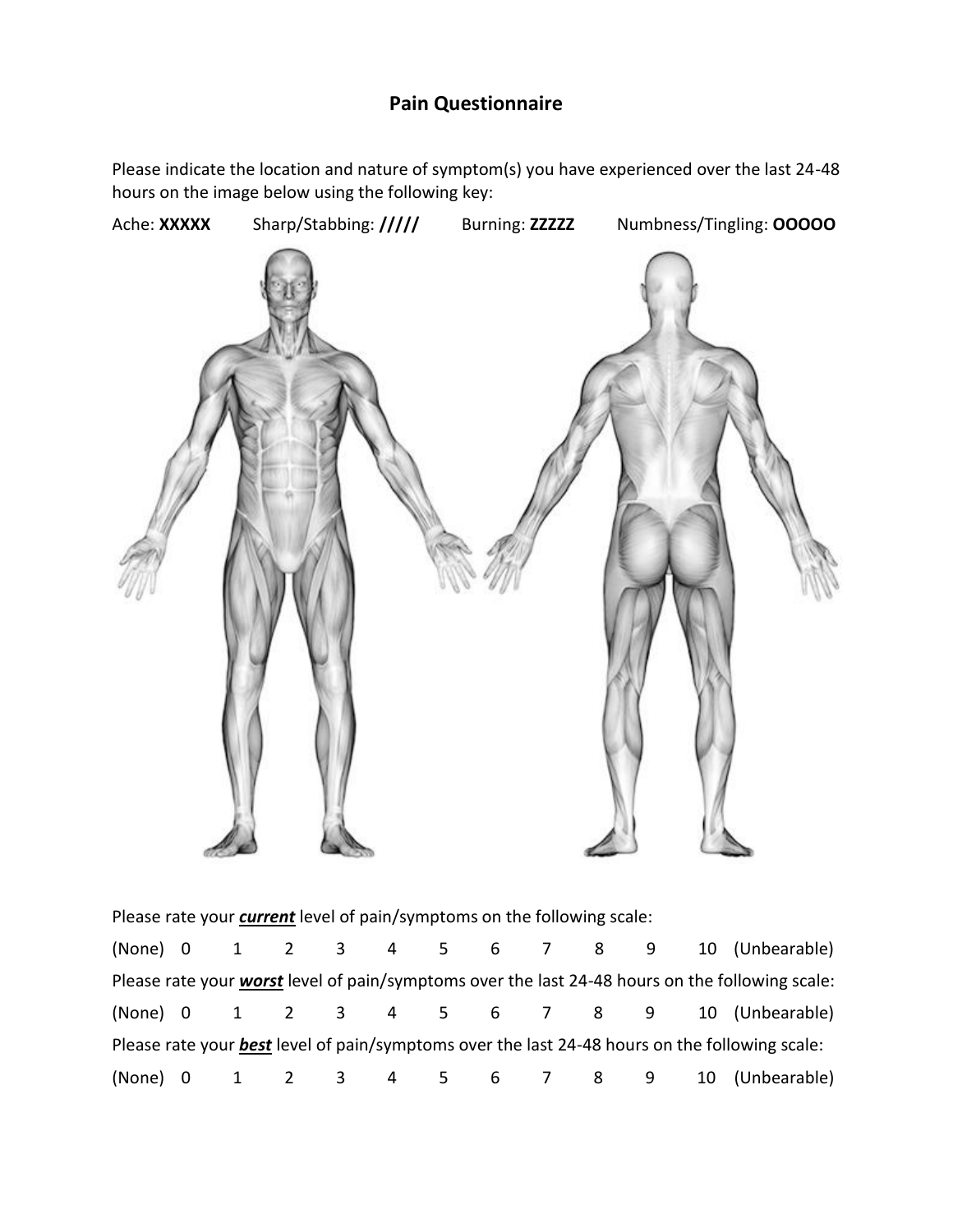## **Cancellation/No Show Policy**

Physical therapy appointments represent a time specifically set aside for you as a patient. It is understood that unforeseen circumstances can lead to late, missed or cancelled appointments. In the event that you know you are unable to keep a scheduled appointment, please notify us at least 24 hours in advance to avoid incurring fees. We reserve the right to charge for missed appointments, (no show or late cancel), in the amount of **\$100** for each occurrence which will be billed to the credit card on file.

#### **Credit Card Authorization** - *All information will remain confidential.*

I agree with the outlined cancellation policy above and authorize Momentum Physical Therapy of New Paltz, PLLC to charge for fees associated with missed appointments, (no show or late cancel).

|                                                                |  | Date: ______________          |
|----------------------------------------------------------------|--|-------------------------------|
|                                                                |  |                               |
|                                                                |  |                               |
|                                                                |  |                               |
| Credit Card Type: [ ] Visa [ ] MC [ ] AmEx [ ] Discover        |  |                               |
| Credit Card Number: The Contract of Tennis Credit Card Number: |  |                               |
|                                                                |  | CVV Code: ___________________ |

### **Communications Policy**

#### **Contacting Momentum Physical Therapy of New Paltz:**

When contacting Greg for any reason, the most effective ways to get in touch are:

- Phone/Voicemail: 845-419-1432. This is confidential.
- Text message: 845-419-1432 or email: momentumptnp@gmail.com. Please review and complete the *Consent for Non-Secure Communications* policy below.
- If you need to send a file such as a PDF or other digital document, please send it to momentumptnp@gmail.com.

Response Time:

• Greg may not be able to respond to your calls and messages immediately but you can expect a response within 1 business day. On weekends, it is possible that Greg can respond more quickly but that may not always be the case.